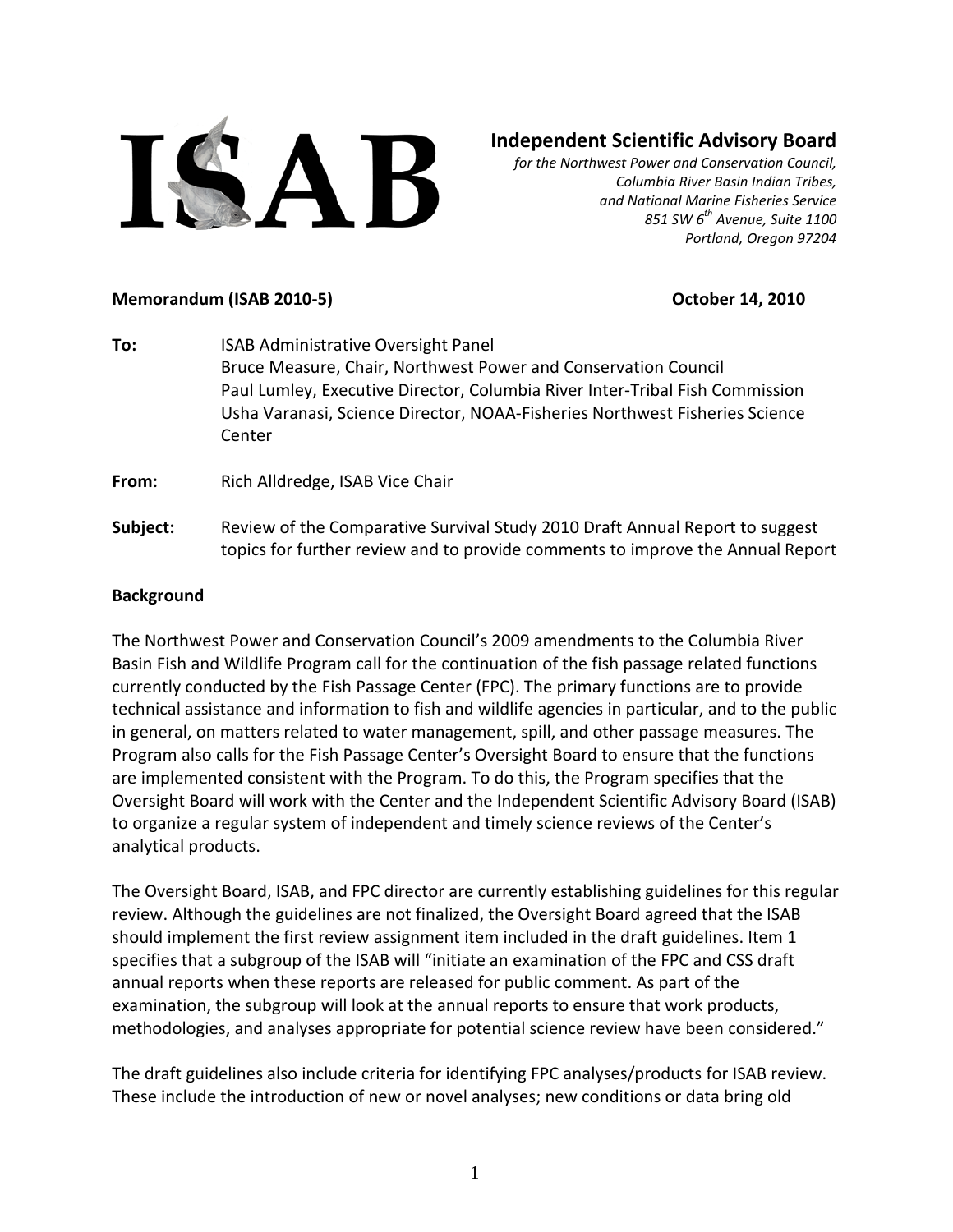analyses into question; and/or consensus cannot be reached in the region on the science involved in the product.

In July 2010, the ISAB conducted its first review under the draft guidelines and reviewed the FPC 2009 Draft Annual Report. That review was completed within the FPC's public comment period for that report. The ISAB provided detailed comments on the draft report and identified three FPC analyses that met the criteria for further review [\(ISAB 2010-4\)](http://www.nwcouncil.org/library/isab/isab2010-4.htm). Because the guidelines for ISAB review of FPC products are not finalized, the ISAB is waiting to begin a review of those three analyses until the FPC Oversight Board completes and communicates its consideration of the suggested reviews. In the interim, the Comparative Survival Study (CSS) 2010 Draft Annual Report was released for public comment until October 15, 2010. The ISAB's comments on the draft report follow below.

### **Summary**

The ISAB once again acknowledges the continuing improvement in the organization, clarity, and writing quality of recent annual reports, as exemplified in the 2010 CSS Annual Report. This ISAB review begins by providing general comments on the content of the 2010 CSS Annual Report and then follows with specific editorial suggestions. In addition to providing these comments intended to improve the final annual report, the ISAB recommends further independent peer review of the methods proposed in Chapter 7 for modeling bypass systems. This modeling effort introduces new or novel analytical approaches and thus meets the draft guidelines criteria for more in-depth review.

## **1. General Review Comments**

Overall, the presentation is well organized and well refined. An overarching comment is that connections with larger ecological concerns are not apparent. That is, there appear to be opportunities to involve researchers working on studies of other species, food webs, physiology, contaminants, and disease. Such combined studies might give added insights into mechanisms causing the observed temporal patterns in migration and survival.

Inclusion of a list of acronyms would help many readers.

## Chapter 1

The description of how the differently marked cohorts are used to translate into SARs and TIRs is valuable and much appreciated. Including a graphic/schematic would make it easier for the reader to understand this complex material. The use of differently marked cohorts reappears in Chapter 4 and the need for visuals is even greater there. This is an important procedural change, and clarity could be improved by including a general visual here and perhaps two to three more visuals in Chapter 4, where the detail is mathematically dense.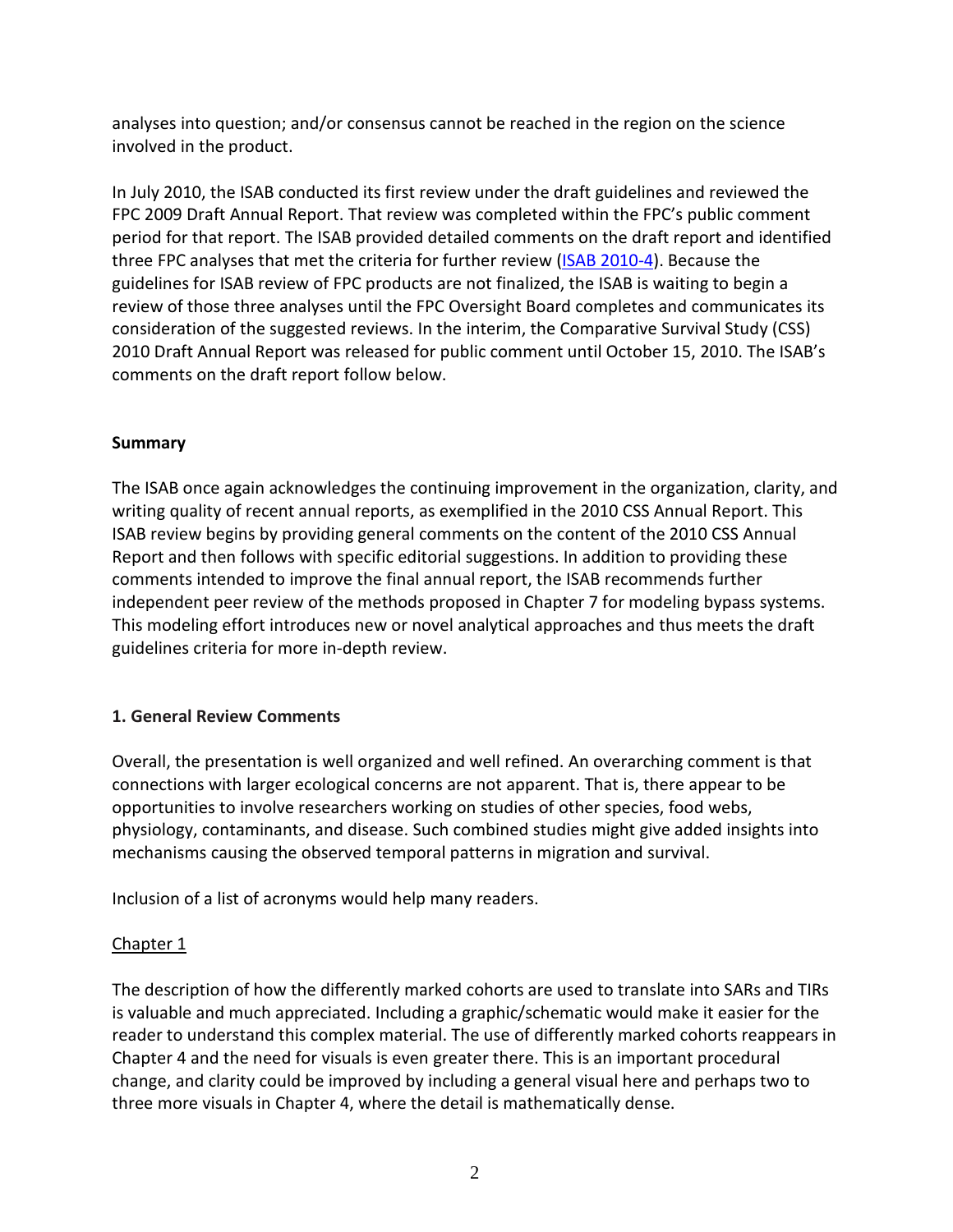Figures 1.2 and 1.3 could be made clearer by highlighting Release and Detection sites. The figures contain much detail so the main points of the figures may not be obvious. Table 1.1 is very instructive. It would also be useful if the numbers of fish used in the CSS were noted as an approximate fraction of releases from the basin and from above Lower Granite Dam (LGR). That is, what percentage of all PIT tag releases above LGR is due to CSS?

If pre-release PIT tag loss is monitored at hatcheries (page 15) how is PIT tag loss assessed postrelease? It is not clear how much design work goes into pre-assigning stocks to be PIT tagged. CSS appears to play a major role, but it is not clear if this is a formal or ad hoc role.

### Chapter 2

The figures and tables in Chapter 2 are clear and informative.

It may be beyond the scope of this chapter to include statistical analyses, but many of the stated results could be subjected to statistical tests. For example, more specific conclusions could be made as to the actual trends observed such as in 2008 and 2009 compared with the long-term average, between hatchery and wild, and among release groups, rather than a qualitative assessment of the trends. The discussion in chapter 2 is appropriately brief if no statistical tests are to be developed for this chapter. It is not clear whether inclusion of statistical testing has been considered and rejected in this chapter.

## Chapter 3

This chapter clearly explains the methods used to estimate juvenile travel times, survival rates, and instantaneous mortality rates and relates these metrics (less clearly) to inter-annual changes in river conditions. Excellent graphics summarize changes in these indices across the 12-year period from 1998 to 2009. The value of this long-term study for addressing complex and ever-evolving questions regarding the effects of the hydropower system on juvenile and adult salmonids is evident in this chapter.

The results of the modeling efforts described in this chapter appear to be successful. This chapter reports on modeling the effects of five variables – average percentage spill, water temperature, water transit time, Julian date, and number of surface passage structures installed – on fish travel times (FTT) and instantaneous mortality rates (Z). Modeled values for FTT and Z in different years and two reaches (LGR to McNary Dam [MCN] and MCN to Bonneville Dam [BON]) were then used to predict survival rates, and predicted survival rates were compared with observed (estimated) survival rates.

Akaike's Information Criterion (AIC) was used to evaluate model fit and select best-fit models. The report states (p. 57) that "the best fitting models (based on AICc) for mean FTT, [and also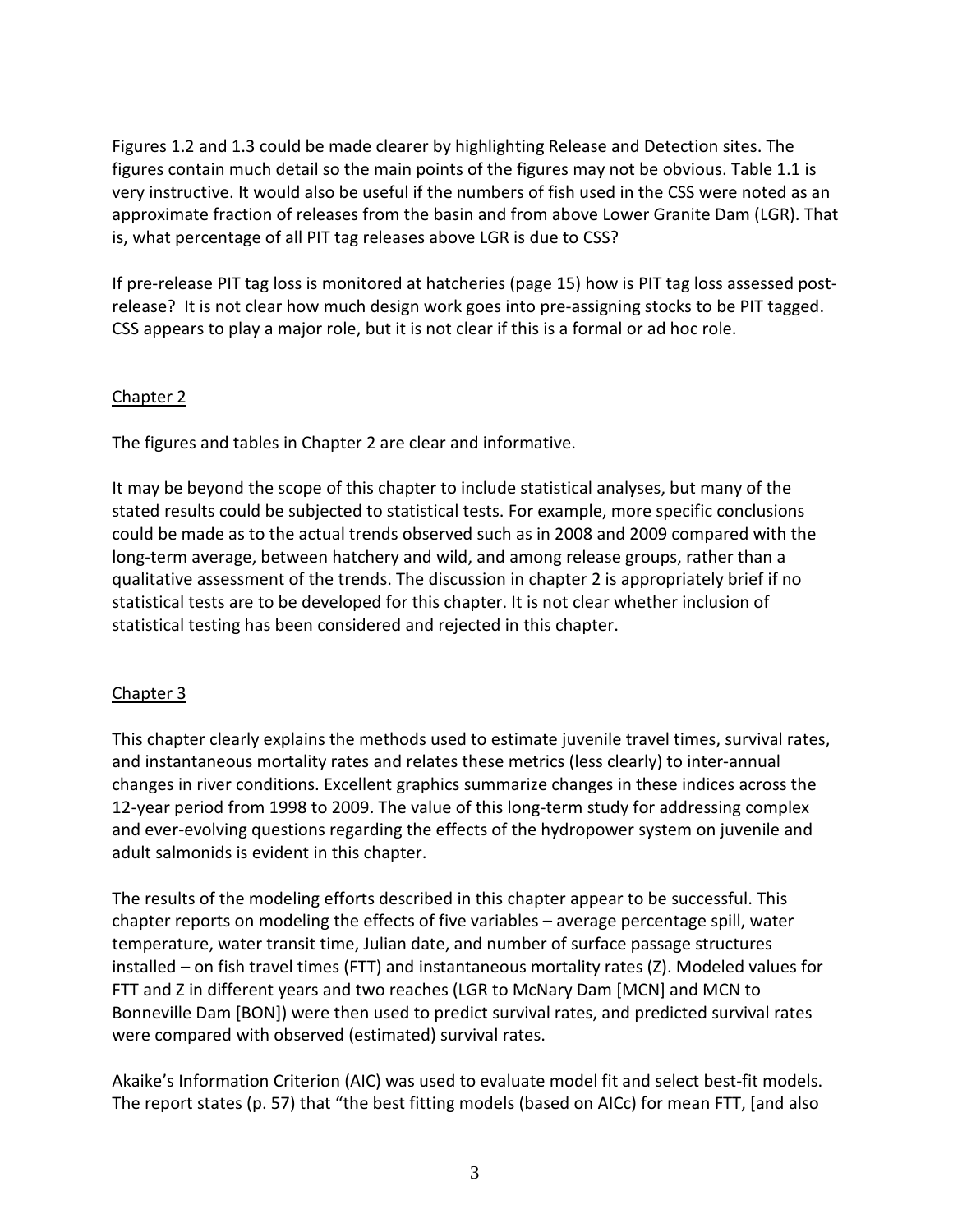for mean Z, reported in the following paragraph] consistently had model forms with Julian day, water transit time and spill." The number of surface passage structures was also included in some models. These findings are incompletely described, and thus the basis for selecting bestfit models is unclear. AICc, delta AICc,  $R^2$ , and P-values for alternative models are not reported, nor are the results of model averaging. The relative contributions of the different variables to model fit are not shown. This information may have been omitted for the sake of brevity, but should be reported in future years as the database continues to grow.

Predicted values for Z and FTT in the LGR-BON reach deviated considerably from observed values in some years (Fig 3.1, wild and hatchery Chinook salmon 2008-2009; Fig. 3.3, steelhead, aggregate hatchery and wild, 2004-2009). Discussion of hypotheses that might help explain these instances would be useful to provide context for the results.

### Chapter 4

This chapter focuses on the primary objective of the CSS to estimate and compare smolt-toadult return rates of juveniles passing LGR and returning to LGR as adults and post-hydrosystem survival rates of juveniles passing BON and returning to LGR for both in-river migrating and transported juvenile salmonids. The narrative is extremely careful and explicit with much attention paid to ensuring fair comparisons and to describing the difficulty of what was done to ensure fair comparisons. It would be useful to include flow charts to assist the reader through the adjustments and record keeping described in the narrative.

Standard tagging and detection practice has changed over the years, which has both allowed and necessitated changes in the way various constructs are calculated. Statistical methods for the CSS study have been modified and refined over time and are adequately described in this chapter on pages 67 through 75. SARs, TIRs, and D-values are reported (pages 76-92) in detailed tables and graphs for all study years, as in past annual reports. It would be useful to summarize how to compare these redefined constructs/estimates over time and changing procedures with earlier estimates. Were the earlier estimates approximately correct or systematically off? The procedures, and the attendant estimation methods, will continue to improve, but we will always need to be able to compare over time and across methods. An evaluation of the current state of progress is needed.

Much of the detailed data previously included in the appendices of the CSS reports is now available only on the FPC website. This seems to be a good idea, but the data accessible on the FPC site has not been updated to include the two most recent years of completed adult returns.

The very useful summary at the end of the chapter conveys the larger perspective quite well.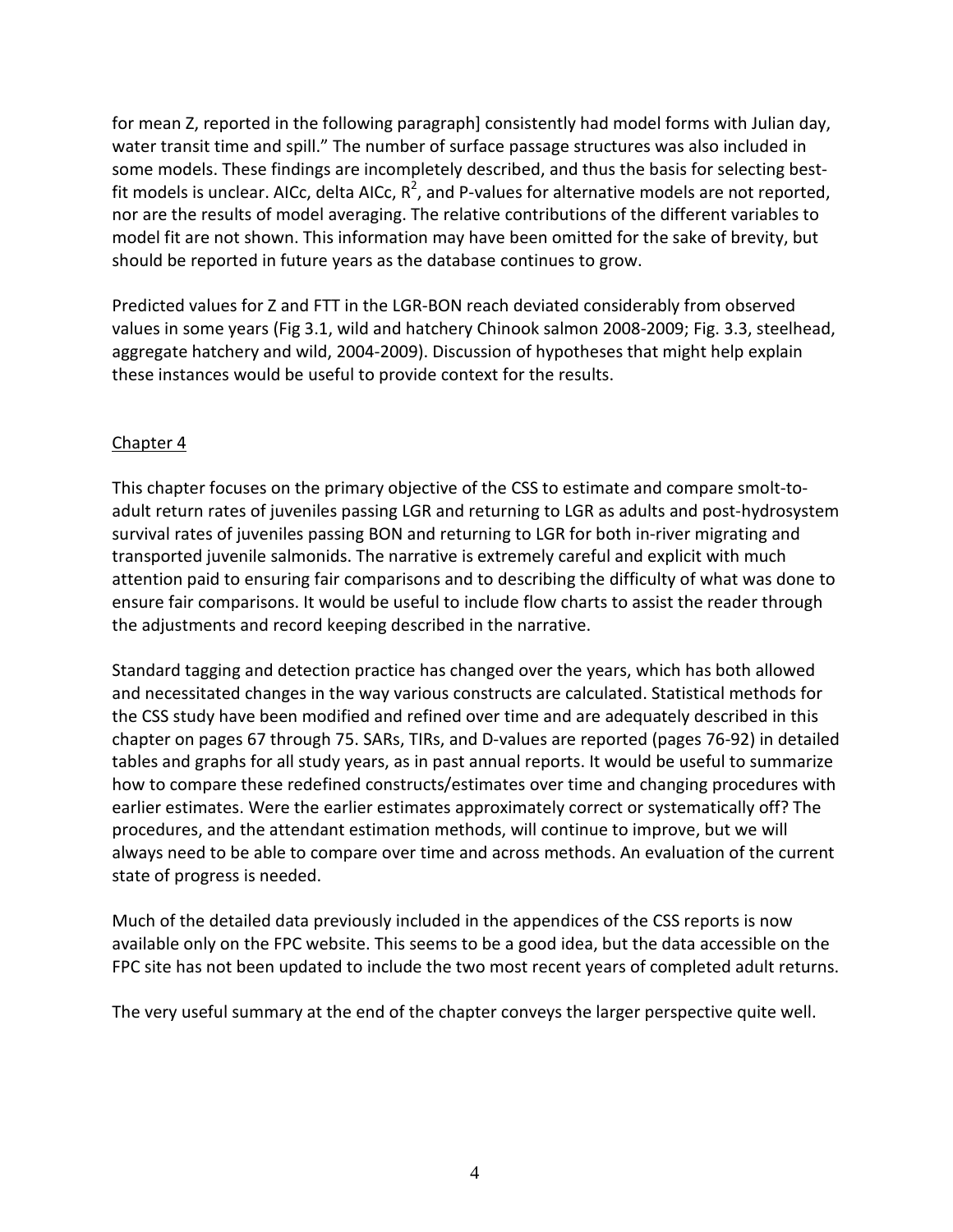### Chapter 5

The introduction effectively describes the nature of the questions to be answered and why they were important. This introduction could serve as a model of an excellent, lucid overview of chapter contents.

Overall the chapter is well written and well thought out. The figures, for example Figure 5.1, were very useful.

It is agreed that, as stated in the methods, "the use of fish detected upstream that were not detected at BON to estimate BON efficiency was the best available measurement of this parameter." As the authors noted, "this nominal estimator of efficiency could have been inaccurate if fish passed BON undetected and through straying/harvest/mortality were never again detected. This problem was alleviated by comparing these two rates in a fraction (*e.g.*, Success(TX or T0)/Success(Cx). The assumption here was that the rate for passing BON undetected and never being detected again was the same for the transported and in-river fish. Since the fish were from the same species/hatchery, the assumption seemed reasonable." However, although the approach used may be the best available, it may not be a very good assumption. Transported fish may be more likely to stray into intervening tributaries and not be detected again.

It is also not clear in this section how fall-backs are handled (i.e., those adults that pass upriver and subsequently fall back downriver). They may have been dealt with adequately, but some clarification of how those fish were handled would be useful in this section. Is there evidence that transported fish fall-back more or less frequently than in-river fish?

In the introduction to this chapter, the point was made that best practice is to tag the smolt at the source, rather than at LGR, because of losses of LGR-tagged fish. That also means we should be able to determine the survival rate from the source (with some allowance for handling problems and initial mortality) to LGR. That is not reported here. It also means that we have the potential (or at least the need) to examine return success from LGR, back to source, though detection capability at (or closer to) the source would be needed. It would be useful in future efforts to obtain good estimates of the source to LGR and LGR to the source components.

#### Chapter 6

This chapter is generally well written. The results provide an informative summary of the long term SARs. It also provides a useful comparison and discussion of differences in SARs calculated through run reconstruction and the CSS PIT tag project, as suggested by ISAB/ISRP review. This discussion is important because of the potential bias in both methods. Further exploration and resolution will be necessary before the full utility of the information is clear; some clarification and care in this section could be a useful step in that direction.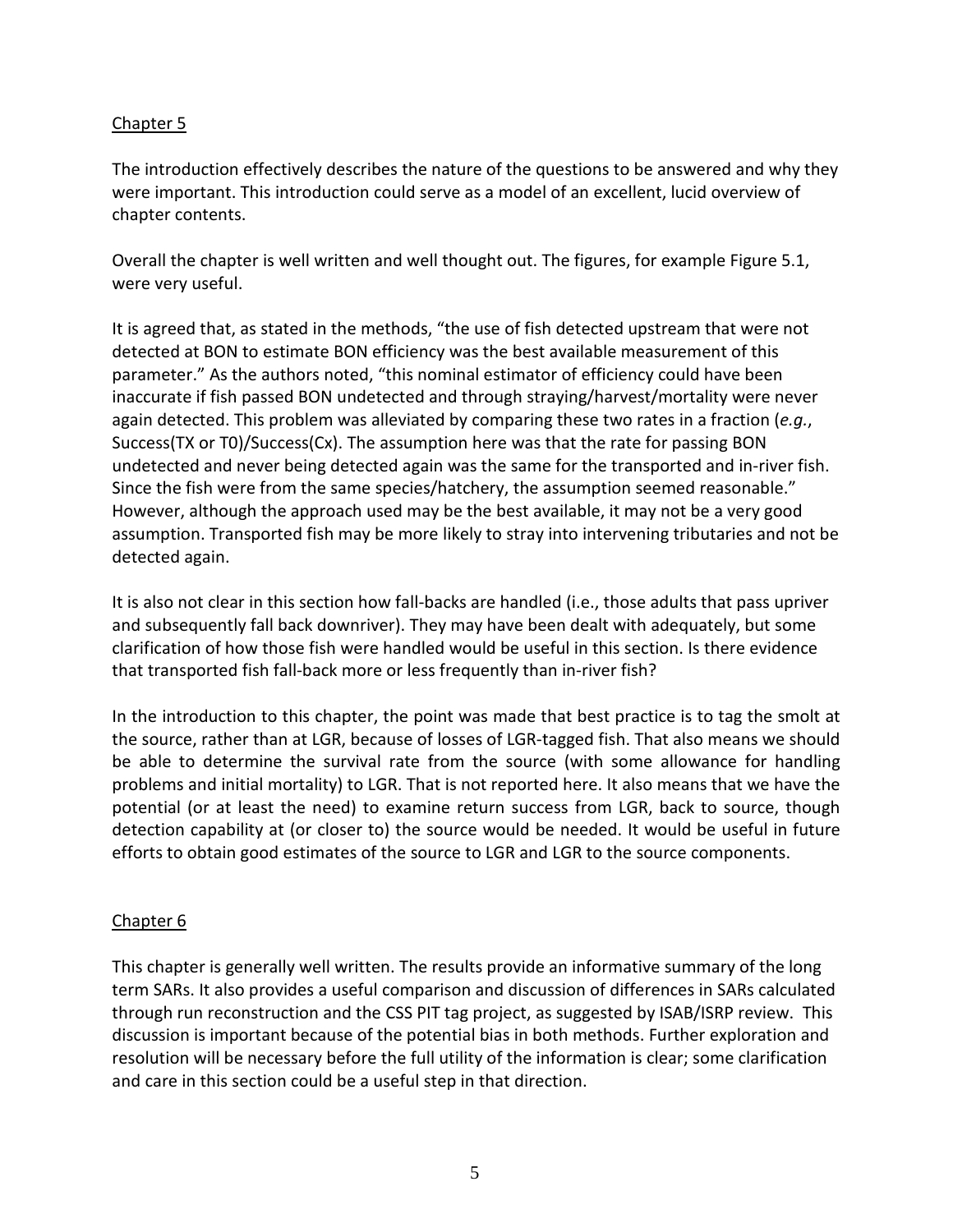On page 130 L. 2-4 the report states that "it was unclear whether a bias existed in either the run reconstruction or PIT tag SARs due, in part, to uncertainties and assumptions in the run reconstruction methods." Clarifying that both methods, not just RR methods, are subject to uncertainties and assumptions, would help. In L. 15-17 the report states "…SARs did not appear to be predominantly due to differences in juvenile abundance estimation methods" and cites Tuomikoski et al., 2009 on "similarities" in abundance estimates used in both cases. It would be useful to at least briefly consider the nature of the "similarities" and the uncertainty in both estimates to demonstrate the magnitude of the potential bias from this source.

On Page 131 L.5-23 and page 131 L. 24-46 and page 132 L. 1-38 the report outlines and explores the possible sources of bias in both methods. Although these are very important observations, the discussion of potential bias is much more fully developed in the run reconstruction section than the PIT tag section. Comparable development that sheds some light on the potential magnitude of different sources, or possible methods for exploring, the PIT tag bias would be very useful and would help balance the perspectives. By example in the discussion the potential bias due to non-representative marking of steelhead is invoked as a possible explanation for a lack of correlation between wild and hatchery stocks. Those observations could be used to consider the nature of that source of bias in this section.

## Chapter 7

The overall objective for this chapter is to improve understanding of the effects of bypass systems on Chinook salmon and steelhead. Three sets of analyses were conducted:

- 1) Evaluation of the effects of bypass systems on fish travel time from Lower Granite Dam to Bonneville Dam for fish that are detected in the bypass systems at Little Goose, Lower Monumental, McNary or John Day dams relative to fish that are not detected at those dams.
- 2) Evaluation of the effects of bypass history on SARs from Bonneville Dam outmigration to Bonneville Dam. Within this analysis two questions were explored. The first was whether multiple bypass experiences negatively affected post-Bonneville Dam SARs. The second question was whether there was evidence that bypass at particular dams was more harmful than others.
- 3) Evaluation of whether the cumulative effects of bypassing smolts at dams results in increased mortality expressed in SARs by using a random effects meta-analysis.

The chapter contains much detailed information about methods for modeling bypass systems. That said, there is much supporting and background material that has not been included. A more complete review of this chapter is warranted, perhaps in combination with an overall examination of the regional bypass evaluation efforts. The caveats stated in this chapter that caution should be used when interpreting route-specific survival estimates and SARs conditioned on bypass detection provide support for a careful, independent review of the complexity of the data, modeling, and interpretation of results.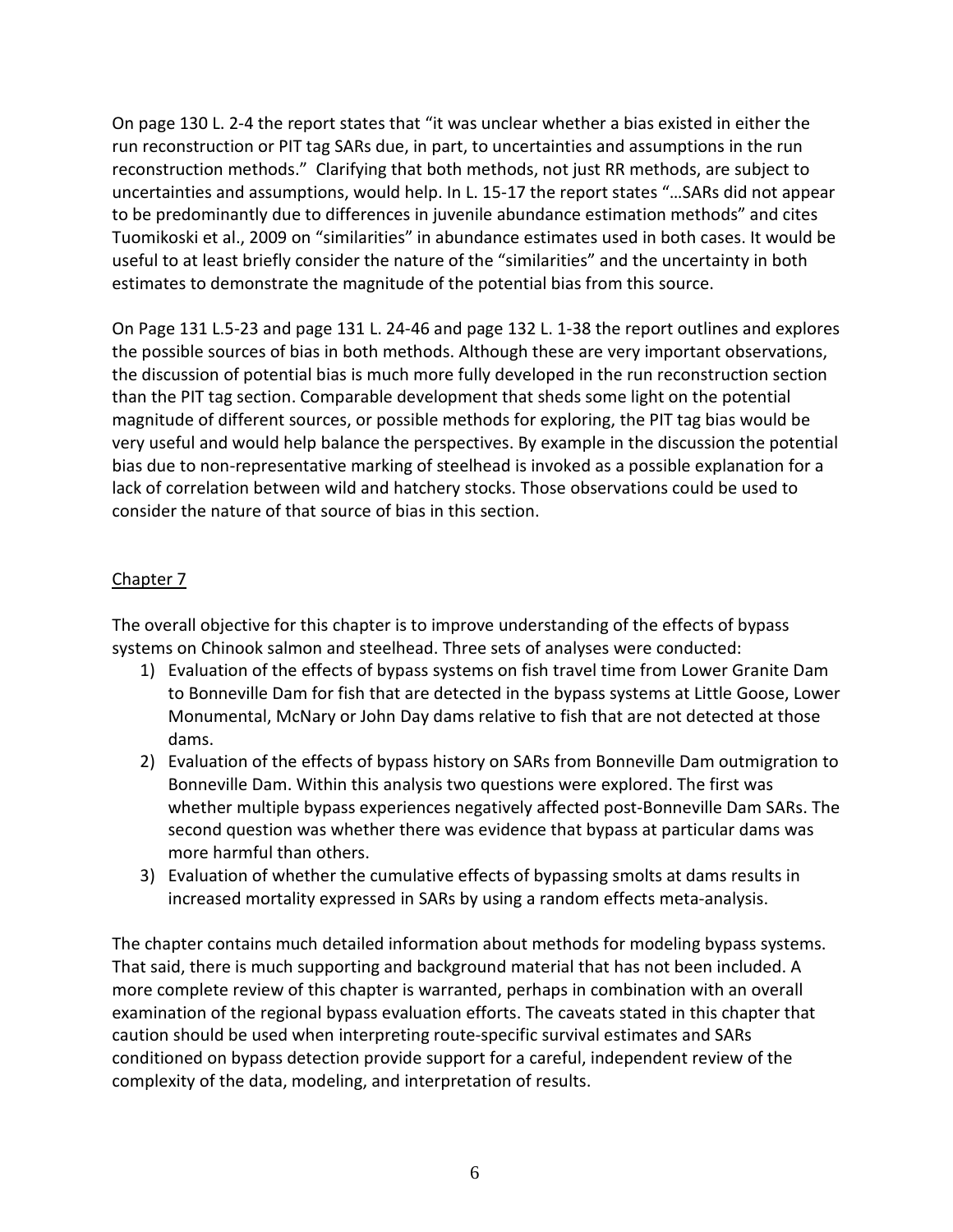In Table 7.2 it may be useful to show non-significant estimates as well to provide an overview of general tendencies.

The use of Box-Cox to select a transformation to reduce the influence of right skewed distributions should be reconsidered. The Box-Cox method is primarily designed to identify transformations that can address heterogeneity of variances, not problems with normality. Using the reciprocal transformation of FTT in Chapter 7 while using the more conventional log transformation of FTT in Chapter 3 deserves justification.

#### **Miscellaneous editorial comments**

p. 6, line 7. "...long term dataset of annual estimates of the survival rate of annual generations of salmon…"

- p. 6, line 12. presumably not just Chinook salmon?
- p. 6, line 27. Its' should be It's.
- p. 6, line 34. "this the 2010 annual report..."
- p. 6, line 38. "This current The 2010 annual report..."

p. 6, line 42. "This report completes the includes complete return data (i.e., 3-salt returns) from smolt migration year 2007…"

- p. 6, line 42. (ISAB 2010) should be ISAB (2010)
- p. 7, line 2. Suggest omitting "...are few, but..."
- p. 7, lines 7-10. awkward sentence "Reductions in the number…"
- p. 7, line 15. The caption for Figure 1.1 should define the acronyms used in the figure: SAR, TIR, S/S, AND R/S. (The acronyms S/S AND R/S appear unnecessary for this figure).

p. 9, Figure 1.3: Change caption to explain how this figure is different from the previous figure (appears to be a detailed version of just a subset of the Columbia River basin), and perhaps, why it has been included.

p. 10, line 1- DPS/ESU –what is DPS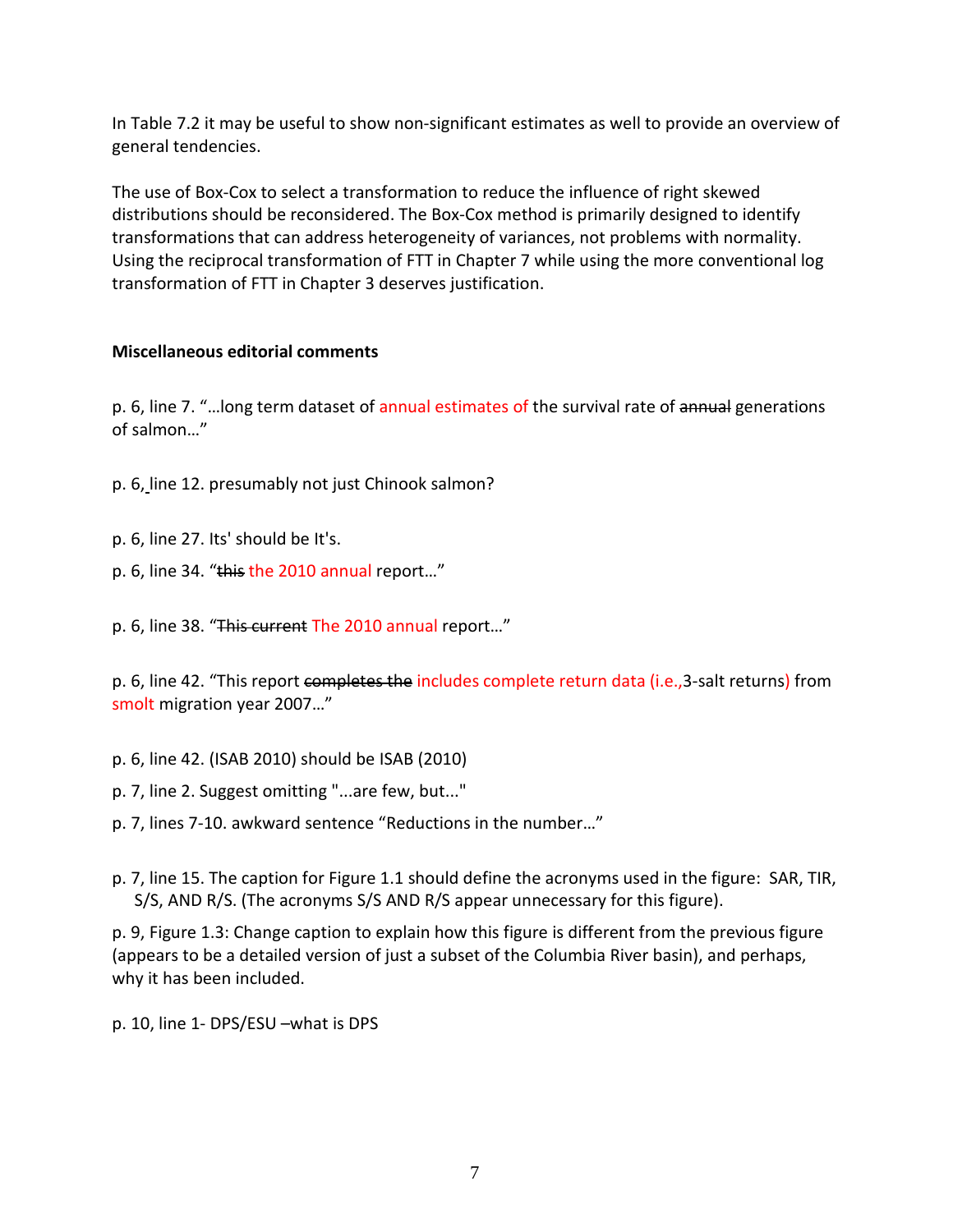p. 10, line 4. "...the caveat that we have presented our presentations of Snake River stocks only above do not include stocks below Lower Granite Dam;. Also,...as a Mid Columbia group, This was for simplification as this was partly for simplicity, as it is... upstream of Bonneville Dam."

p. 10, line 22. "For hatchery fish, low abundance was a concern as …". Meaning is unclear.

p. 10, line 33. "…, hatchery-reared fish are tagged…"

p. 10, line 37. "Recapture information can be collected without sacrificing each fish, and lower impacts due to trapping and handling occur where automated detection stations exist reduce impacts from trapping and handling."

p. 10, line 39. "The Columbia and Snake River Mainstem PIT-tag detectors at the mainstem dams in the Columbia and Snake rivers now allow…"

p. 10, lines 42-46. Awkward sentence should be rewritten.

p. 12, line 2. "…information. This method is used to estimate survival of the total number of fish estimated to approaching…

p. 12, lines 4-5. meaning is unclear

p. 12, line 19. (change) CSS is also examines (to) CSS also examines

p. 13, line 14. "Estimates of D isolates excludes mortality occuring during juvenile salmon passage ......dams from and captures any differences in mortality between transported smolts and in-river migrants that occurring afterwards (during time downstream of Bonneville Dam, in the ocean and upon returning upriver as adults to Lower Granite Dam for transported smolts)."

p. 13, line 17. "When-D=1 is equal to one it-indicates that there is no difference..." and similarly in subsequent sentences.

p. 13, line 28. "1. tagged fish that are detected and collected at Snake…LMN), and transported downstream of BON."

p. 13, line 39. affects affected

p. 14, line 37. Should explain (at least conceptually) how the number of  $C_0$  smolts will be estimated

p. 15, line 19. (change) data is (to) data are

p. 15, lines 40-42. Not a complete sentence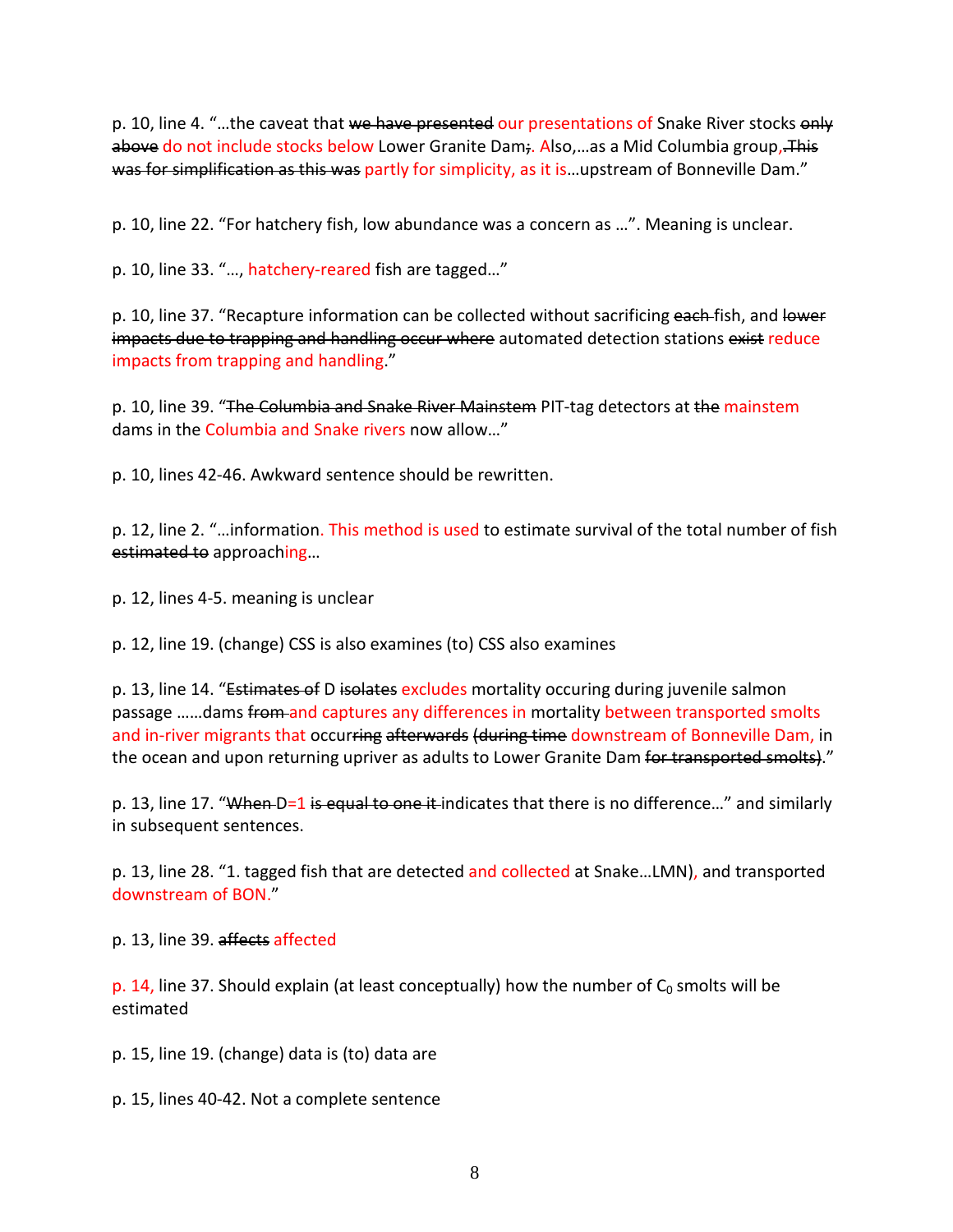p. 16, line 6. "...operation to rearing only stocks endemic to the Grande Ronde River basin endemic stocks."

p. 16, line 17. "He coming years With the greater coverage...separation of metrics...by basins should be possible in coming years.

p. 16, line 28. "Pre-release Tag loss and mortality of PIT-tagged fish were monitored before release, and tagging…"

p. 16, lines 30-34. Does not make grammatical sense, as stated.

p. 17, line 1: "...to affect cost savings and avoid redundancy and save costs as ..."

p. 17, line 15: "…Fish and Wildlife; …"

Tables 1.2 and 1.3: Define "Ch." and "St." in caption. Also, why are numbers aggregated for Ch./St.? Would it not be better to present the numbers separately for each species?

p. 20, line 7 "...had lower spill." Lower than what?

- p. 20, line 8. "particularly unique". Unique is not a word that can be qualified. "Highly unusual" is more appropriate and more scientifically accurate.
- p. 20, line 16. delete second "also"

p. 20, line 18. The sentence "The percentage of smolts transported in 2001, 2004, and 2005 were three years with the highest transportation percentages of CSS PIT-tagged wild fish." is grammatically incorrect and should be rewritten.

Figure 1.4. shows more than just the "average daily values" (title of chart). Presumably the box plots summarize the distribution of daily values, and a brief explanation in the caption seems warranted. Otherwise this is a very effective figure.

p. 47. The statement that survival estimates are not stable should be clarified, perhaps by noting that estimated survival rates exceed 1.

p. 52, lines 12-14. state "Due to sufficient numbers of PIT-tagged hatchery and wild yearling Chinook available, analyses in the LGR-MCN reach were conducted separately for hatchery and wild yearling Chinook....Analyses on the MCN-BON reach included hatchery and wild yearling Chinook and steelhead from the Snake River...."

Comments: (1) This reads as if separate analyses were done for hatchery and wild steelhead (as well as for hatchery and wild Chinook) in both the MCN-BON reach, but this is probably not the intended meaning. (2) In the following paragraphs on p. 52 and p. 53 it is made clear that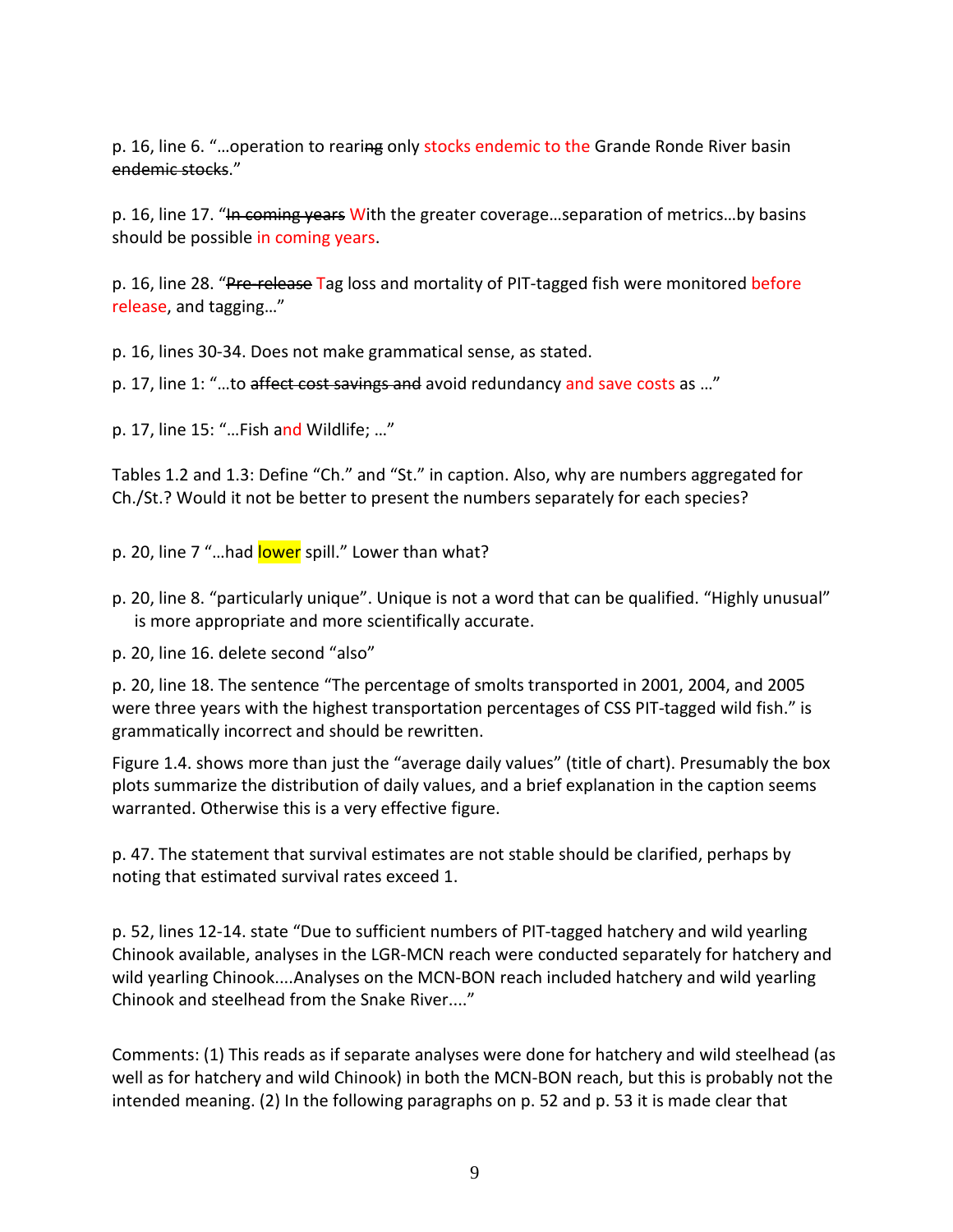hatchery and wild Chinook were in fact combined for analyses of fish travel time, survival, and instantaneous mortality in the MCN-BON reach, apparently contradicting the statement above (in lines 12-14). Minor rewording is needed to correct these problems.

p. 70, lines 33-35: An assessment of how divergent  $C_0$  and  $C_1$  are under well estimated situations is needed along with a sense of the reliability of this and other combined estimates.

p. 71, line 2. Insert word "be": "...transport SARs have tended to [be] low (NOAA 2008)."

p. 73, lines 5-7: The reader needs a rough quantitative sense of how limited the contribution of jacks and mini-jacks is to spawning. The issue may become more relevant if the "jacking rate" increases, due to adaptive pressures in favor of early return.

p. 74, lines 2-6: Confidence bands on any ratio are inevitably asymmetric. The material presented here is not clear in describing precisely how confidence bands were constructed. There are several possible alternatives. More explanation should be provided for clarity.

p. 76. Captions for Figure 4.1, Table 4.1 (and other figures and tables in this chapter) include the sentence "The transport SAR (Tx) after 2005 is a partial year metric because of the delay in transportation start date."

Comment: The delayed start to the transportation season after 2005 is adequately explained elsewhere in the text (in several places) and doesn't need to be repeated in figure and table captions. In addition, the phrase "partial year metric" is not an aid to understanding.

p. 79. The caption for Table 4.2 should be bolded to match the captions for other tables.

p. 88, line 4. Here (and elsewhere?) it would be best to describe the "break even" TIR to one decimal point rather than as an integer: i.e., as 1.0 rather than 1.

p. 96, line 31. A verbal sense of the Chinook jack return (and its likely impact) would be good here, just for perspective.

p. 97, lines 9-10. A verbal sense of the 'near' equivalence of  $C_0$  and  $C_1$  would be good here, given that they will be averaged. It would also be good to provide some numeric sense of the range of BON<sub>efficiency</sub> here.

p. 97, lines 19-21. Given accumulating information to the effect that transported fish are more prone to stray than are in-river migrants, is this a reasonable assumption? Straying and nondetection are not the same thing, but are straying fish as likely to remain undetected as those that do not stray?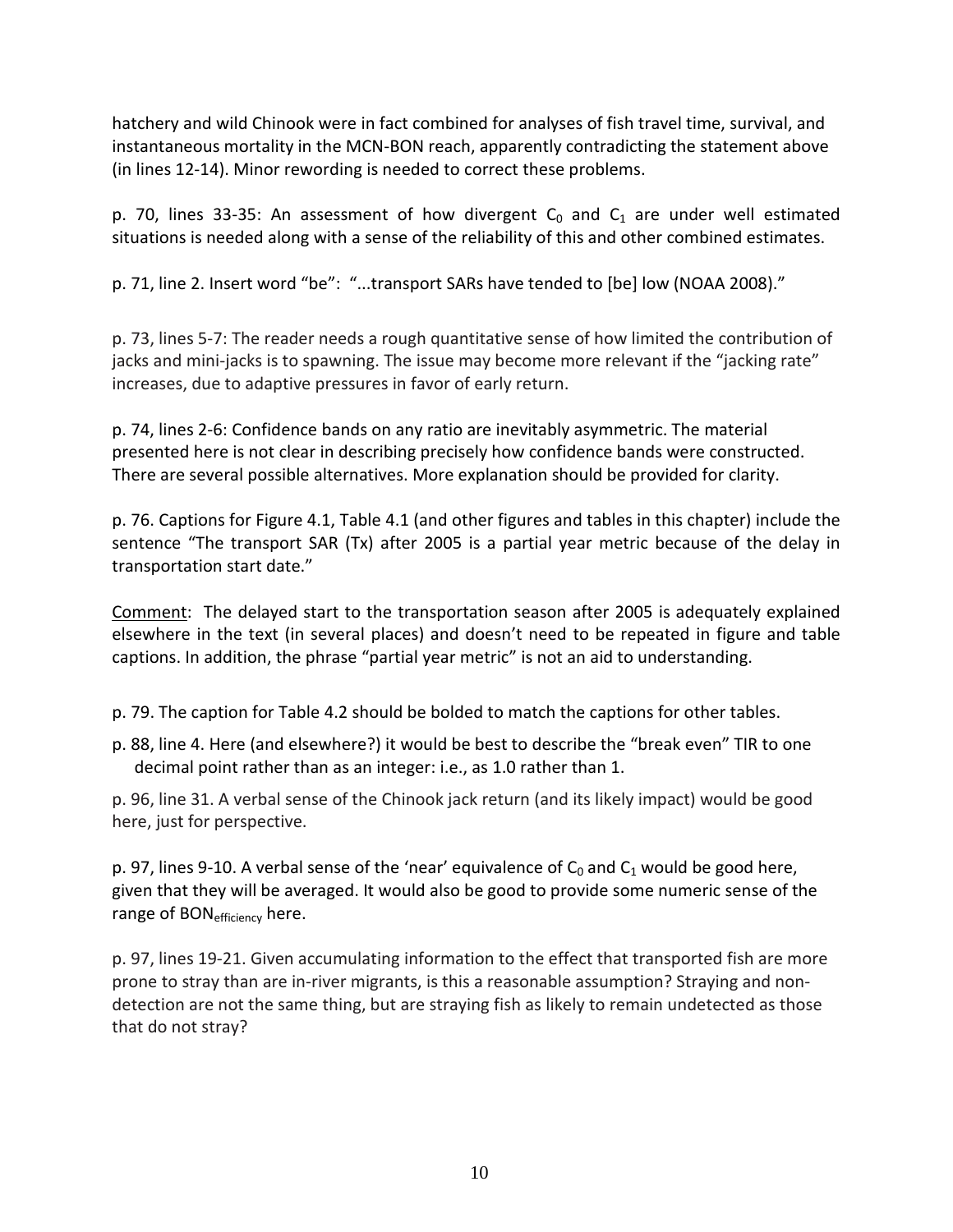p. 97, lines 30-32. The material presented here is not clear in describing precisely how confidence bands were constructed and there are several possible alternatives. More explanation should be provided for clarity.

p. 99, lines 1-2. Why a *t*-test, particularly, given the logit modeling?

p. 99, lines 25-26. Where/what is BOA?

p. 104, lines 12, 22, 29. These sentences are difficult to interpret. Perhaps a revision such as: ". . . models in the set for wild Chinook was 100% (transport), 100% (spill), 47% (LGR. marking), 25% (temperature), respectively."

There appears to be one more number than categories.

p. 104, lines 42-46. The text is grammatically awkward and would benefit from revision.

p. 105, line 38. "drop-out rate"

p. 117, line 12. "achieving overall SARs (including jacks) in the..."

p. 117, lines 25-26: "…take actions to improve the likelihood that Columbia River salmon can survive varying ocean conditions." Is the intention to take actions to improve ocean survival based on predictions of ocean conditions that will be experienced or to compensate for poor survival after the fact by reducing mortality during the return migration (e.g., from fishing, passage)?

p. 118, lines 15-19. The meaning is not clear here. Is the point simply that more and different adult accounting locations would be required to assess performance if the objective is to achieve a particular distribution of adult spawners in the basin rather than just a total number of spawners?

p. 118, lines 37-38. If the SAR target includes jacks but most analyses exclude jacks, it would be worth indicating how much those analyses underestimate SAR relative to the target. In other words, indicate the typical difference between SARs including jacks and SARs excluding jacks.

p. 119, line 5. Define or explain "Group TWS"; it does not appear to be defined elsewhere in the report.

p. 119, line 8. What are "the two methods"?

p. 119, line 16-17. This section is awkward, seeming to mix a study, a plan, and a company as subjects coordinating efforts.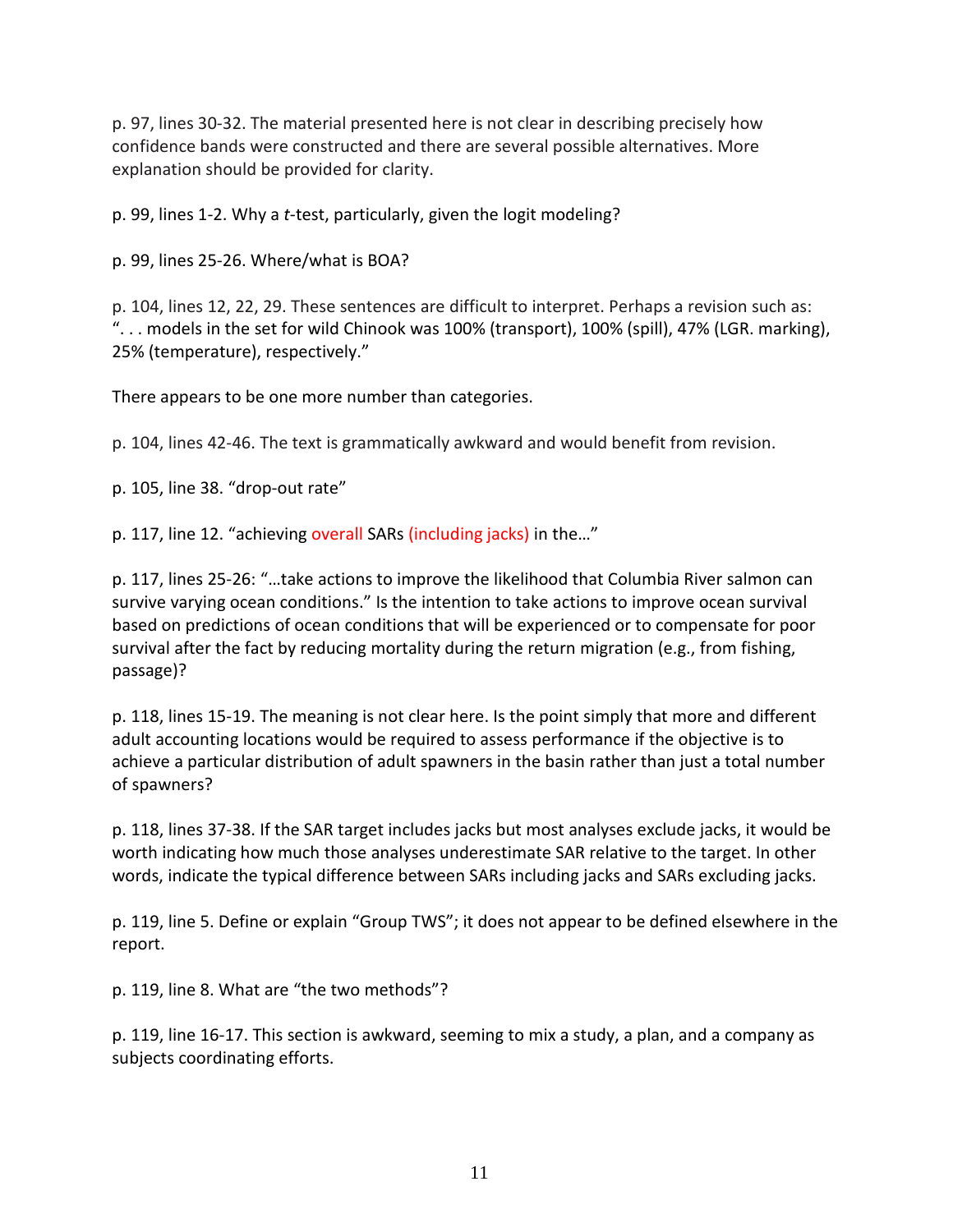p. 119, line 40. For both Snake and Columbia River basin PIT-tag salmonid populations, Nonparametric 90% confidence intervals are computed around the estimated annual overall SARs for PIT-tagged populations in both the Snake and Columbia rivers.

p. 120, line 14. The subscript in  $t_i$  should be fixed.

p. 120, line 19. Define  $S_i$ 

p. 120, line 24 (or soon thereafter). Indicate (at least conceptually) how  $C_0$  will be estimated.

p. 121, line 19: "…fewer parameters (than was the case before 2006) need to be estimated during intermediate steps before arriving at the final annual overall annual SAR estimate as occurred in pre-2006 years.

p. 121, line 20. "In these cases," meaning under the new approach?

p. 121, line 21. "in this group" meaning group T?

p. 121, lines 36-42 and continued next page. Run on sentence is difficult to understand.

p. 122, line 5. "…run reconstruction (RR) of…"

p. 122, line 10. "…we continued extended from 1998-2004 to 1994-2008 the comparison of SARs based on PIT tags and run reconstruction (RR hereafter), 1998-2004, examined SAR methodologies and…"

p. 123, line 10. "…only a single migration year (1999)…". What about 2008? Seems inconsistent with Table 6.1 and Figure 6.2.

p. 123, line 21. "Catherine Creek hatchery spring Chinook…"

p. 123, line 28. "…trends in the overall SARs (LGR-GRA) of wild and hatchery Snake River Chinook groups were similar and highly correlated…"

p. 124, line 12. "…correlated (0.70) during the 1964-2007 period when aligned by smolt migration year."

p. 125, lines 24-26. Is the implication here that the final estimates based on complete returns of B-run stocks may yet exceed the 2% target?

p. 127, line 38. "No PIT-tag SARs have been compiled for hatchery steelhead populations in the mid-Columbia region." It is not clear whether the effort has not yet been made or whether the requisite data unavailable.